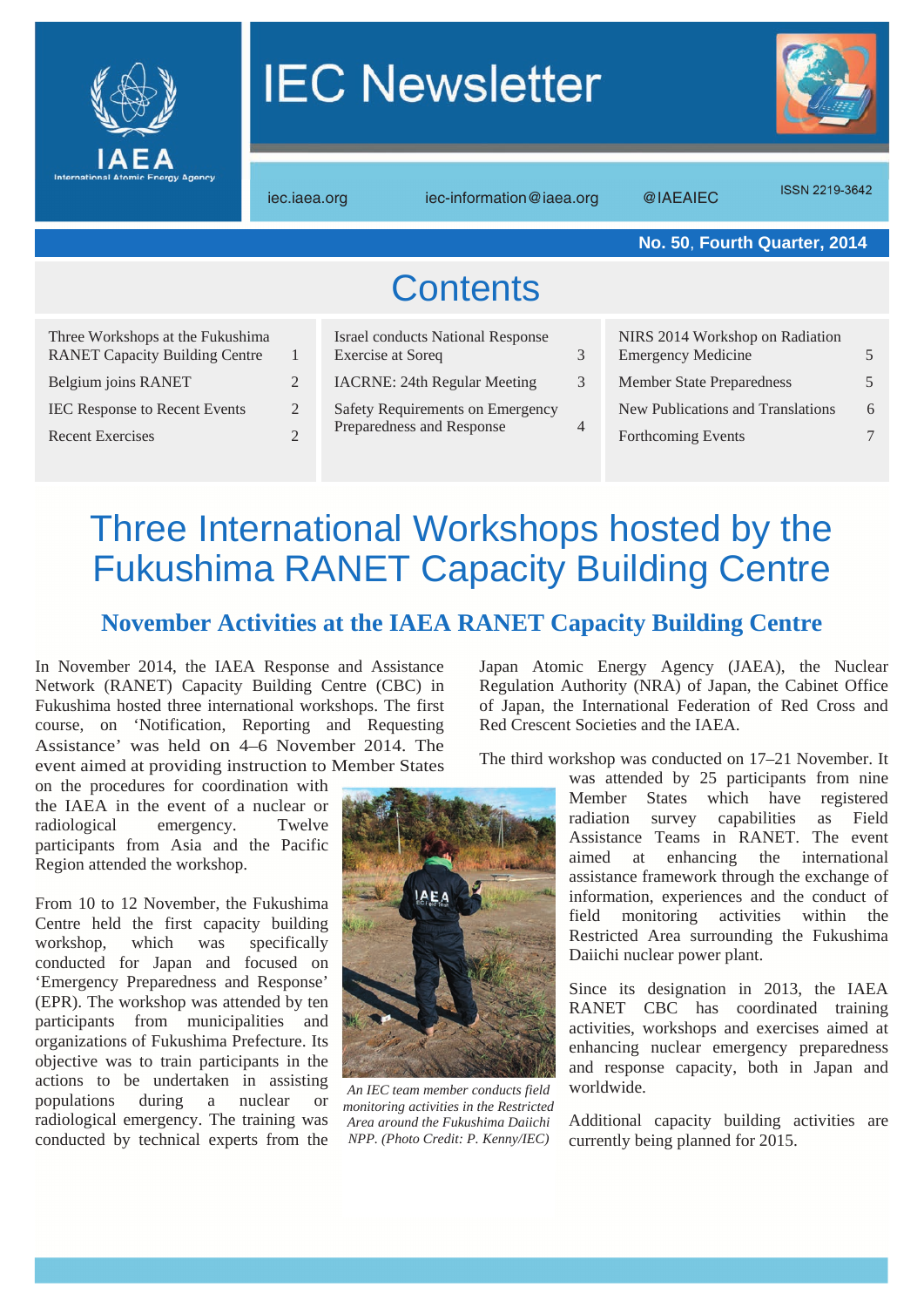### Belgium joins RANET

On 18 November 2014, the General Directorate of Civil Security of Belgium formally submitted its registration forms to join RANET. Belgium registered in a total of nine National Assistance Capabilities across three of the RANET Functional Areas.

The Assistance Convention stipulates that "States Parties shall, within the limits of their capabilities, identify and notify the Agency of experts, equipment and materials which could be made available for the provision of assistance to other States Parties in the event of a nuclear accident or radiological emergency as well as the terms, especially financial, under which such assistance could be provided." By joining RANET, Belgium became the 27th State Party to meet this obligation under the Assistance Convention.

Belgium's registration helps contribute to further strengthening the international assistance mechanism through which Member States may obtain assistance, upon request, in case of a nuclear or radiological emergency.

### IEC Response to Recent Events

On 14 February 2014, a radiological accident involving an industrial radiography source occurred in Ventanilla, Callao, Peru, resulting in the overexposure of one individual. Under the Assistance Convention, the Government of Peru requested assistance from the IAEA, and the IEC organized two assistance missions with the involvement of RANET to provide the medical support required for assessment and treatment. During the first mission to Peru (April–May), a team composed of Brazilian, French and IAEA experts provided medical advice and support in dose assessment and recommended that the patient undergo specialized medical treatment.

The second mission, conducted in three stages from June to November 2014, was organized with the objective of providing medical support in the treatment of the Peruvian patient in Brazil. After the successful completion of the medical treatment, the patient returned to Peru in November 2014 and now is undergoing medical follow-up in Lima.

These assistance missions involved medical experts coming from different countries and institutions who

shared their information, knowledge and expertise, thereby contributing to the enhancement of regional medical capabilities in Latin America for the treatment of patients suffering radiation injuries. More information on this project is available on the IAEA web site at: http://www.iaea.org/technicalcooperation/Regions/Latin -America/News/02172015-PRLA9076.html

In the last quarter of 2014, 13 events were communicated by counterparts via USIE/NEWS, none of which required significant follow-up by the IEC.

## Recent Exercises

The IEC has recently taken part in five different Member State exercises, offering opportunities for IAEA staff to sharpen their ability to handle high-demand emergency situations.

One such exercise took place in Bulgaria and conducted as a ConvEx-2d international exercise. It lasted a full day, and involved a mock scen ario in which a strong earthquake damaged a nuclear reactor, leading to the release of radioactive materials into the surrounding environment. In addition to Bulgaria, some 45 Member States and four international organizations took part in the exercise.



*Reactor Assessment Summary of the Unit 6 at Kozloduy NPP (Bulgaria) generated by the Technical Team in the IEC during ConvEx-2d* 

More than 1000 people were directly involved in this exercise in Bulgaria, while the IEC simulated activation of its 'full response mode'. In this mode, the IEC is staffed continuously to act and coordinate the Agency's operational response with the involvement of technical experts from throughout the Agency.

Ms. Elena Buglova, Head of the Incident and Emergency Centre, emphasized that these kinds of exercises were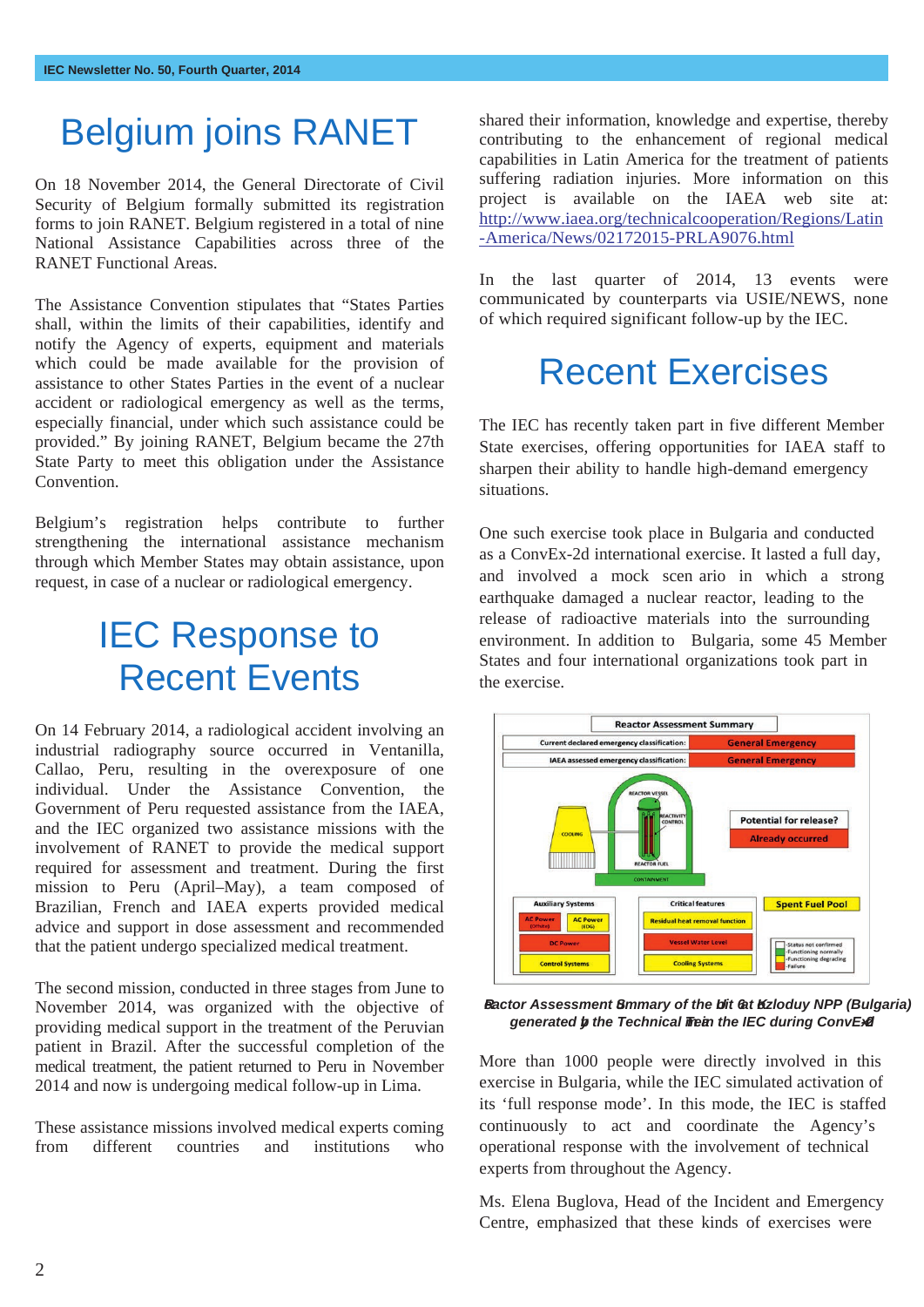helping the Centre to stay ready and prepared to support Member States in emergencies.

"Exercises also help us strengthen our cooperation with our partners from around the world," she added, "and they provide an important opportunity to see how our preparations hold up in near-realistic conditions."

The full-day exercise with Bulgaria helped the Agency strengthen its information sharing process in emergencies. The exercise also provided an opportunity for the IEC to learn more about the participating Member States' capacity to share information.

### Israel conducts National Response Exercise at Soreq Nuclear Research **Center**

#### *The article was drafted in cooperation with The Israel Atomic Energy Commission (IAEC), the Permanent Mission of Israel to the IAEA and the Preparatory Commission for the Comprehensive Nuclear-Test-Ban Treaty Organization (CTBTO)*

On 26 October 2014, Israel conducted a periodic national integrated emergency response exercise, codenamed 'Bright Sands'. The exercise simulated a scenario of radiation dispersal, due to a malicious act, from the Israel Research Reactor 1 (IRR1) at the Soreq Nuclear Research Center (SNRC).



*The Israeli team during the 'Bright Sands' exercise, 24 October 2014 (Photo Credit: Soreq Nuclear Research Center)* **IEC Staff News** 

The purpose of 'Bright Sands' was to test and evaluate the effective response to a reactor accident in accordance with established national emergency procedures. The exercise simulated the first 24 hours after an accident and included various aspects such as response and mitigation actions on

the ground, risk assessment, interagency coordination and population treatment. All the agencies involved in the response to a nuclear accident participated in the exercise, including the Israel Defense Forces Homefront Command, the Israel Atomic Energy Commission, Israel Police, Fire Brigade and Emergency Medical Services. In addition, observers from various countries and from the IAEA participated in the event.

Pat Kenny, RANET Officer with the Incident and Emergency Centre, was present and observed the high level of preparedness and response of the participating organizations and the command and control demonstrated by the Homefront Command during the exercise. The exercise also provided an ideal opportunity to observe first hand some of the capabilities that Israel had registered in RANET in August 2014.

As an IAEA Member State since 1957, Israel attaches great importance to nuclear safety, emergency preparedness and response, in line with the highest international standards as updated following the accident at the Fukushima Daiichi NPP in Japan. Israel conducts national preparedness exercises on a regular basis, as well as several smaller scale exercises on a facility level, to maintain a high level of coordination between the different agencies involved and to strengthen the effectiveness of response to a nuclear accident.



*A decontamination shower used during the exercise (Photo Credit: Soreq Nuclear Research Center)*

The IEC welcomes Andrew Bramnik (USA) as Emergency Response Training Officer.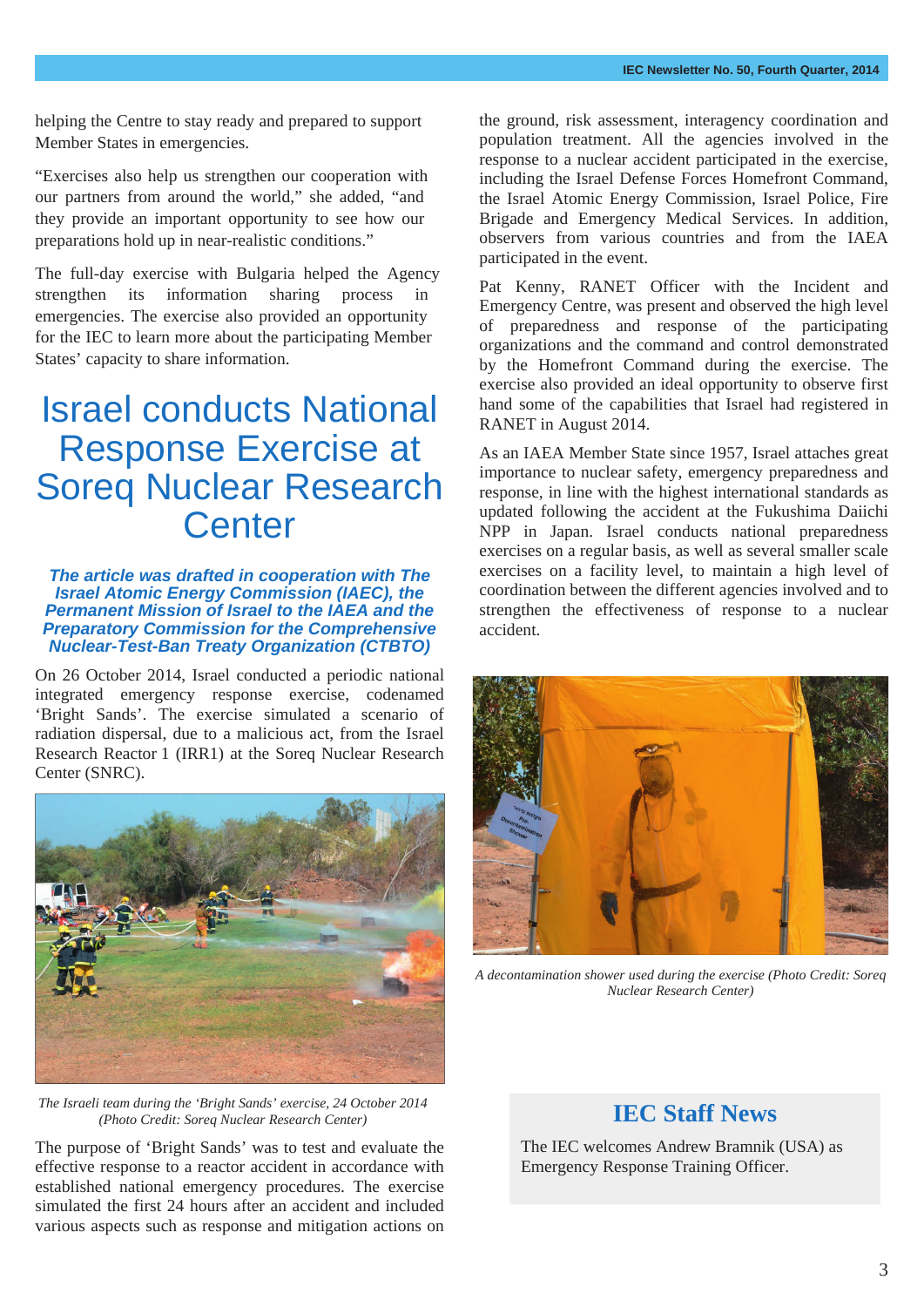### 24th Regular Meeting of the Inter-Agency Committee on Radiological and Nuclear Emergencies

At the invitation of the IAEA, the 24th Regular Meeting of the Inter-Agency Committee on Radiological and Nuclear Emergencies (IACRNE) took place in Luxembourg from 19 to 21 November 2014, hosted by the European Commission. Representatives of 11 IACRNE member organizations participated in the meeting (CTBTO, EC, EUROPOL, FAO, IAEA, ICAO, INTERPOL, OECD/NEA, UNDP, WHO and WMO). Representatives of the International Federation of Red Cross and Red Crescent Societies (IFRC) attended the meeting as observers.

The Meeting recapitulated conclusions and outcomes from the 23rd Regular Meeting and noted the following: reports on IACRNE activities and reports on EPR activities in organizations and entities represented at the meeting; information on international exercises; and conclusions of the 18th Meeting of the Inter-Agency Committee on Radiation Safety (IACRS). The meeting discussed and endorsed five standard operating procedures, established two ad-hoc IACRNE work groups to contribute to the development of two safety guides and considered and endorsed a proposal for the committee's work plan. The IACRNE also welcomed UNDP as its 18th member.

Overall, 11 conclusions were adopted. The next IACRNE Regular Meeting will be held on 24–26 November 2015.

### Commission on Safety Standards endorses Safety Requirements on **Emergency** Preparedness and Response

The IAEA's Commission on Safety Standards (CSS) endorsed the Safety Requirements on Preparedness and Response for a Nuclear or Radiological Emergency at its 36th meeting held on 3–4 November 2014. At the meeting, several members of CSS commended the draft Safety Requirements and expressed their appreciation of the process used for their development.

The objective of the Safety Requirements is to ensure an adequate level of preparedness and response to a nuclear or radiological emergency, irrespective of its cause. The Requirements apply to preparedness and response in relation to all facilities, activities and sources of ionizing radiation with the potential for causing radiation exposure, environmental contamination or concern on the part of the public warranting protective actions and other response actions.

As a revision of the current edition of the IAEA Safety Standard No. GS-R-2, issued in 2002, the Safety Requirements take into account:

- Experience gained from responses to emergencies since 2002, including, but not limited to, the accident at the Fukushima Daiichi nuclear power plant, as well as findings from exercises conducted since 2002:
- Feedback obtained by Member States on the application of the requirements established in Safety Standard No. GS-R-2;
- Relevant developments in the field, as well as recommendations of the International Commission on Radiological Protection (ICRP);
- Experiences of the relevant international intergovernmental organizations.

The endorsed Safety Requirements are expected to be published as Part 7 of the General Safety Requirements within the IAEA Safety Standard Series (i.e. Safety Standard No. GSR Part 7) by the end of 2015.



Currently, nine international intergovernmental organizations — the Food and Agriculture Organization of the United Nations (FAO), International Labour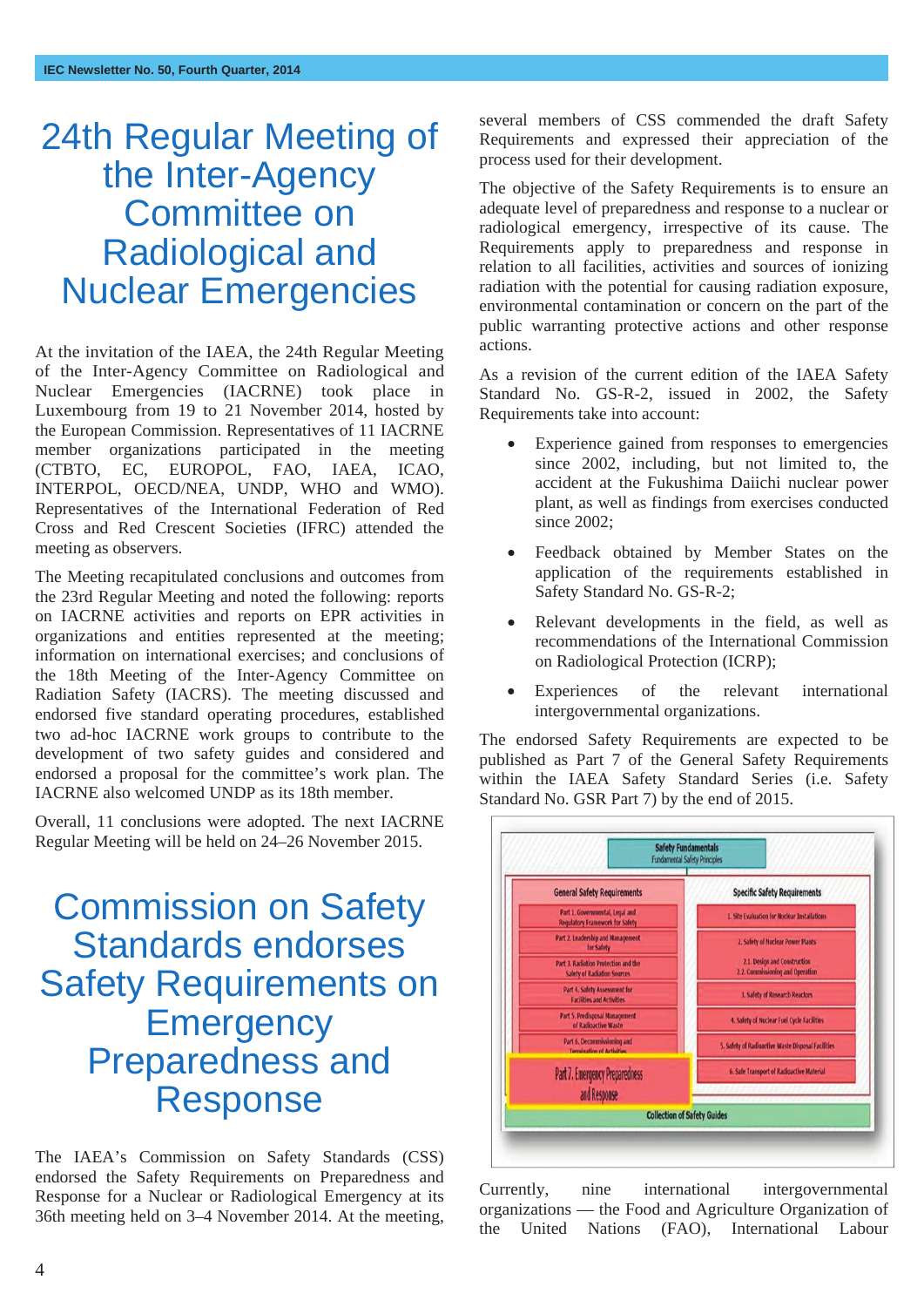Organization (ILO), International Maritime Organization (IMO), INTERPOL, United Nations Office for the Coordination of Humanitarian Affairs (OCHA), Pan American Health Organization (PAHO), United Nations Environment Programme (UNEP), World Health Organization (WHO) and the World Meteorological Organization (WMO) — have formally agreed to jointly sponsor the Safety Requirements publication, with additional organizations also announcing their interest in doing so.

### NIRS Workshop on Radiation Emergency **Medicine**

Medical experts from 13 countries (India, Indonesia, Republic of Korea, Malaysia, Mongolia, Myanmar, Oman, Pakistan, Philippines, Saudi Arabia, Sri Lanka, Thailand and Vietnam) participated in the 2014 NIRS Workshop on Radiation Emergency Medicine in Asia from 4 to 6 November 2014 in Chiba City, Japan. The event was organized by the National Institute of Radiological Sciences (NIRS), in cooperation with the IAEA and the WHO.



*Participants at the NIRS Workshop (Photo Credit: NIRS)*

The workshop, held at the NIRS Training Centre, hosted a wide range of activities, including: lectures, discussions, physics laboratory exercises, table top exercises and practical drills. The drills were focussed primarily on medical response to radiation emergencies, demonstrating to the participants the medical management of patients with external radioactive contamination and wound decontamination procedures.

Information on the role of the Incident and Emergency Centre, as well as the most recent radiation emergencies worldwide, was also part of the programme.

In addition, an open session with participants was organized to analyse radiation medicine gaps in the region and discuss possible solutions to improving these areas from the medical perspective.

The workshop provided a comprehensive overview of medical response to radiation emergencies enabling, the participants to join emergency teams in this capacity. The activity concluded with a visit to the Heavy Ion Medical Accelerator (HIMAC) at the NIRS.

### Member State Preparedness

#### **Inter-Regional Level:**

- x Training Course on First Response to Radiation Emergencies: Procedures for Ports and Customs Offices (USA, Las Vegas, 20–24 October)
- Training Course for Trainers on Emergency Consequence Management (Austria, Vienna, 17-21 November)

#### **Regional Level:**

- Training Course on Public Communications during an Emergency (Tajikistan, Dushanbe, 13-17 October)
- x Training Workshop on Radiation Emergency Medicine at NIRS (Japan, Chiba City, 4-6 November)
- x Regional Workshop to Standardize Biodosimetry Methodologies and its Dissemination to Support Medical Emergencies Response (Argentina, Buenos Aires, 17-21 November)

#### **National Level:**

- Training Course on Communication with the Public in a Nuclear or Radiological Emergency (Philippines, Quezon City, 20-24 October)
- x Training Course on First Response to a Radiological Emergency (Dominican Republic, Santo Domingo, 27-31 October)
- x Training Course on Medical Preparedness and Response for a Nuclear or Radiological Emergency at the Scene (United Arab Emirates, Abu Dhabi, 9-11 November)
- x Training Course on Medical Preparedness and Response for a Nuclear or Radiological Emergency at the Hospital (United Arab Emirates, Abu Dhabi, 14-16 November)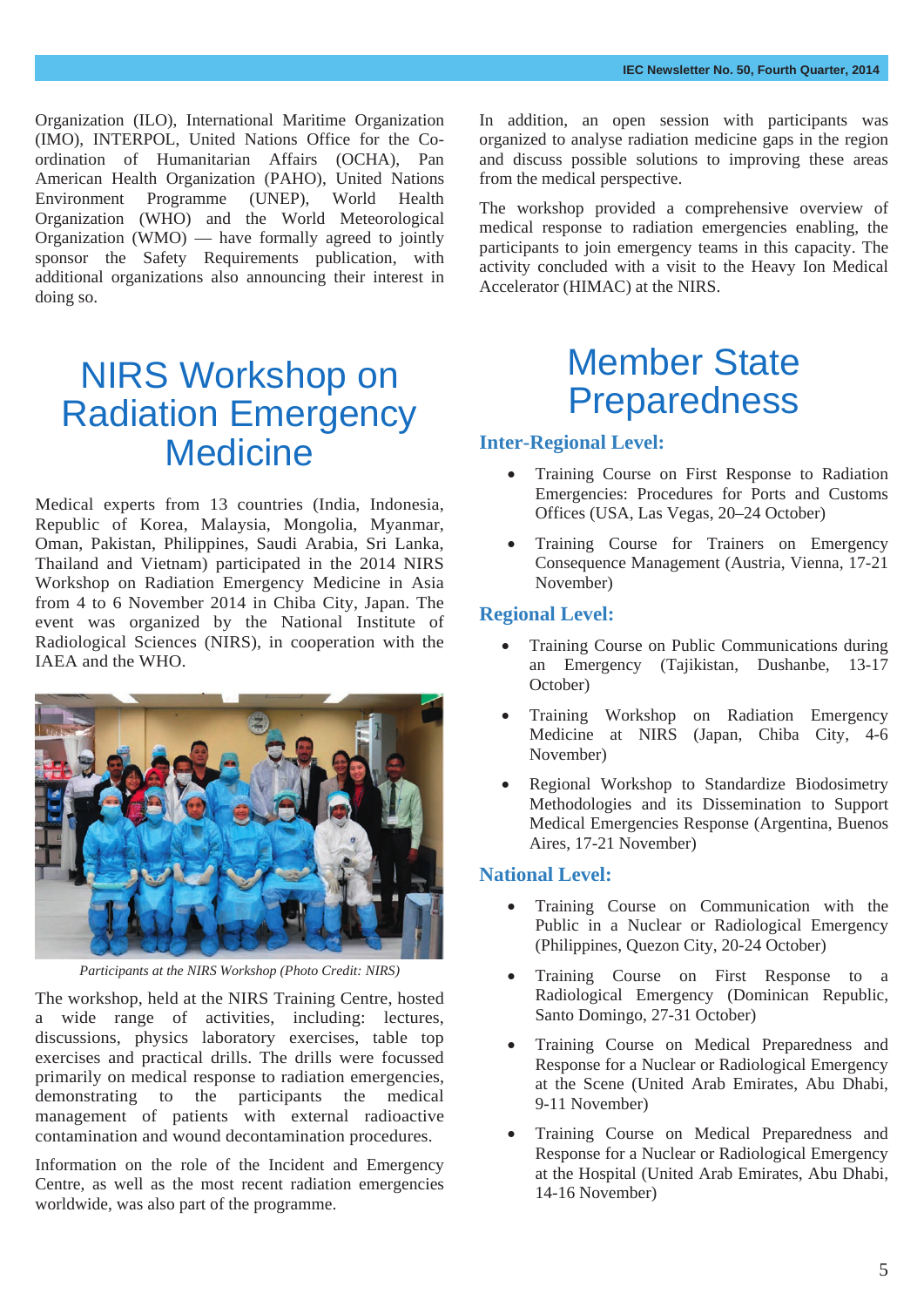### New Publications and **Translations**

**The Use of the International Nuclear and Radiological Event Scale (INES) for Event Communication: Guidelines and Good Practices for Setting up a National Framework on the Effective Use of INES for Event Communication (2014).** 

The Guidelines and Good Practices are intended to assist Member States in establishing or improving their national



framework in order to effectively integrate INES as part of their communication strategy. The objective is also to illustrate the practices and approaches that can be adopted to meet the fundamental goals of INES.

This publication is targeted those with responsibilities in the establishment or the maintenance of national arrangements that are

tasked with reporting event information and with communicating this information to the general public and technical community, and decision makers. This includes employees of the operating organizations, civil service personnel and senior government officials.

The Guidelines and Good Practices discuss the functional elements and infrastructure components necessary to achieve the goals associated with each functional element, i.e. reporting the information of an event, analysing it and communicating it to the public using INES. The publication also addresses the use of INES in both emergency and non-emergency situations.

INES provides a systematic and internationally-recognized procedure for identifying the significance of an event in terms of risks to safety.

The publication may be downloaded at: http://wwwpub.iaea.org/MTCD/Publications/PDF/INES\_web.pdf

#### **The Radiological Accident in Lia, Georgia (2014)**

A serious radiological accident occurred in Georgia on 2 December 2001, when three inhabitants of the village of Lia found two metal objects in the forest while collecting firewood. These objects were  $90$ Sr sources with an activity of 1295 TBq. The three inhabitants used the objects as heaters when spending the night in the forest. The major cause of the accident was the improper and unauthorized



abandonment of radiation sources in Georgia and the absence of clear labels or radiation signs on the sources warning of the potential radiation hazard.

Under the Convention on Assistance in the Case of a Nuclear Accident or Radiological Emergency (Assistance Convention), the Georgian authorities requested assistance from the IAEA to advise on the dose assessment, source recovery and medical management of those involved in the accident.

Following this request, the IAEA assembled and dispatched two field teams. The first undertook a preliminary medical evaluation for the prognosis and treatment of the overexposed individuals. The second assisted in the training of the recovery team, searching and locating the radioactive sources, implementing the recovery operation, characterizing the radioactive sources, conducting a radiological survey of the accident site and facilitating medical assistance to the overexposed people.

This report provides the detailed information on the accident and presents the findings and conclusions and lessons learned from the treatment of the overexposed victims. The aim is to help to avoid similar occurrences by improving safety, and to minimize the consequences of any such events that do occur.

The publication may be obtained at: http://wwwpub.iaea.org/books/IAEABooks/10602/The-Radiological-Accident-in-Lia-Georgia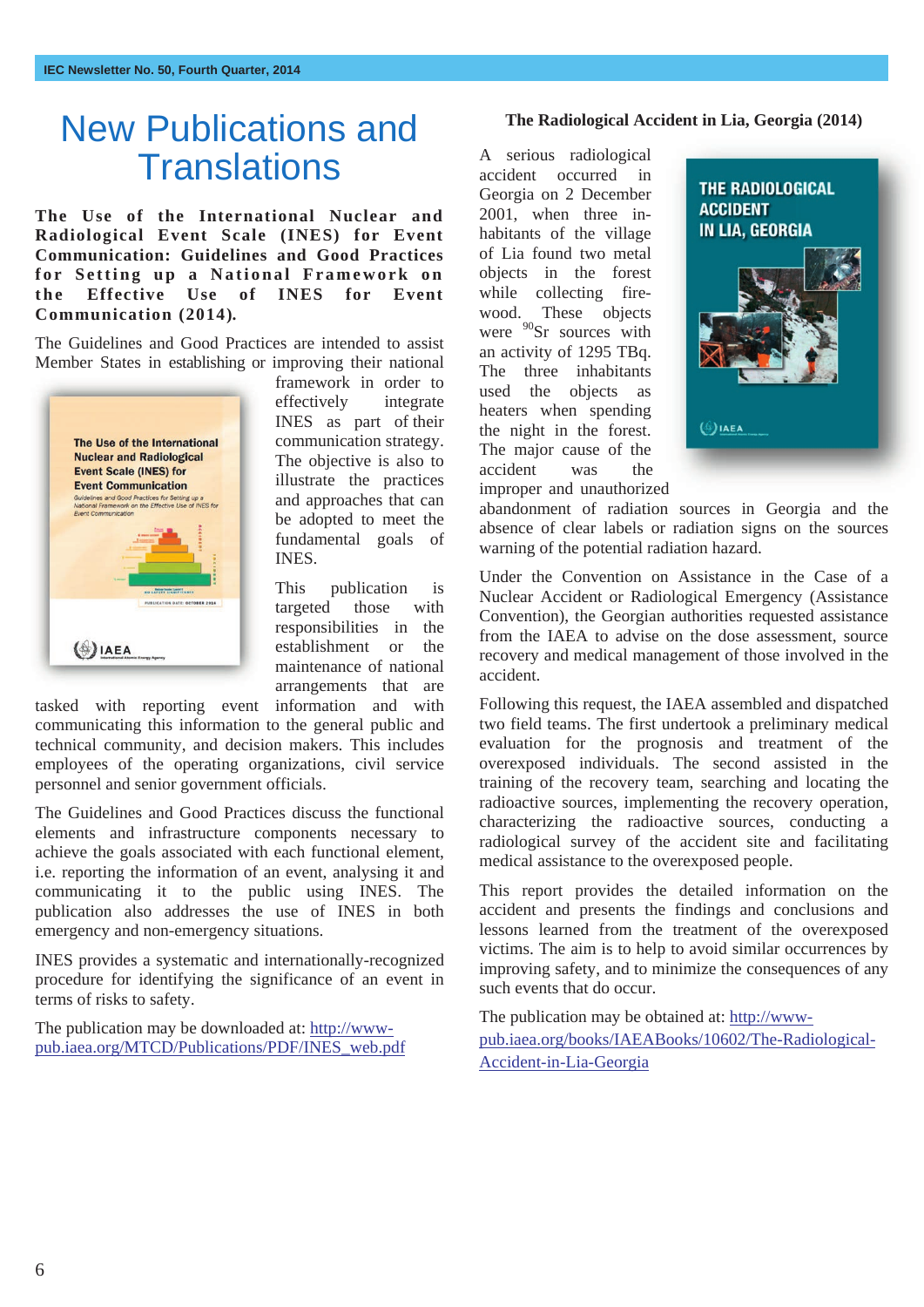### Forthcoming Events

#### **IEM on Assessment and Prognosis in Response to a Nuclear or Radiological Emergency**

From 20 to 24 April 2015, the IAEA's Headquarters in Vienna will host the International Experts Meeting (IEM) on Assessment and Prognosis in response to a Nuclear or Radiological Emergency.

This IEM, which is the ninth such meeting since the first IEM in March 2012, is being organized as part of the IAEA's Action Plan on Nuclear Safety, adopted by the Member States in response to the accident at the Fukushima Daiichi nuclear power plant in March 2011. Under this Action Plan, the IAEA Secretariat was asked to organize International Experts Meetings to analyse all relevant technical aspects and learn the lessons from the accident.

The overall objective of IEM 9 is to provide a forum for experts from Member States and international organizations to discuss issues, challenges and solutions related to the assessment and prognosis process in response to a nuclear or radiological emergency. The meeting will focus on the exchange of information, knowledge and experience related to national and international assessment and prognosis capabilities, as well as to the operational arrangements for the implementation of the IAEA's assessment and prognosis process.

Specifically, IEM 9 will address the following topics: assessment and prognosis during a nuclear and radiological emergency; assessment and prognosis resulting from a nuclear security event; environmental modelling and monitoring during nuclear or radiological emergencies, assessment of the impact of a nuclear or radiological emergency on food, feed, drinking water and agricultural products; assessment and prognosis at the international level and the provision and management of technical data to support assessment and prognosis.

More information is available at: http://www-pub.iaea.org/iaeameetings/50718/International-Experts-Meeting-on-Assessment-and-Prognosis-in-Response-to-a-Nuclear-or-Radiological-Emergency-IEM-9

#### **Other Forthcoming Events (Selection)**

- x Workshop on Notification, Reporting and Requesting Assistance (Austria, Vienna, 7–9 April)
- Train the Trainers Workshop on First Response to Radiation Emergency (Austria, Vienna, 13-17 April)
- x Workshop on Monitoring during a Nuclear or Radiological Emergency (Japan, Fukushima, 13–17 April)

**International Experts Meeting on Assessment and Prognosis in Response to** a Nuclear or Radiological Emergency



- Second Meeting of the Programme Committee of the International Conference on Global Emergency Preparedness and Response (Austria, Vienna, 22–23 June)
- Train the Trainers Workshop on Notification, Reporting and Requesting Assistance (Austria, Vienna, 23–25 June)
- Meeting of the INES Advisory Committee (Austria, Vienna, 2–3 September)
- Preparatory meeting for RANET JAT Exercise (Japan, Fukushima, 9–11 September)